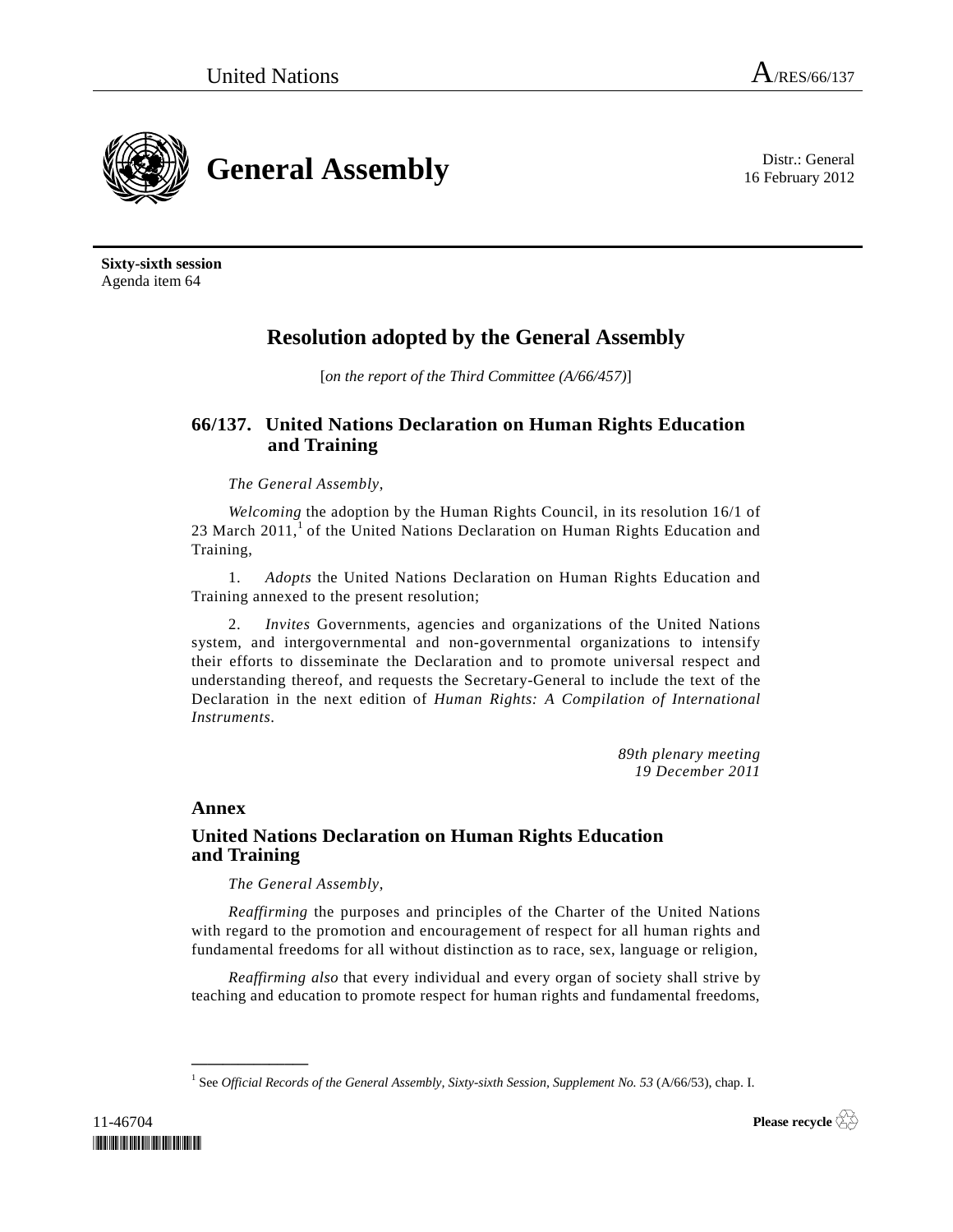*Reaffirming further* that everyone has the right to education, and that education shall be directed to the full development of the human personality and the sense of its dignity, enable all persons to participate effectively in a free society and promote understanding, tolerance and friendship among all nations and all racial, ethnic or religious groups, and further the activities of the United Nations for the maintenance of peace, security and the promotion of development and human rights,

*Reaffirming* that States are duty-bound, as stipulated in the Universal Declaration of Human Rights,<sup>2</sup> the International Covenant on Economic, Social and Cultural Rights<sup>3</sup> and in other human rights instruments, to ensure that education is aimed at strengthening respect for human rights and fundamental freedoms,

*Acknowledging* the fundamental importance of human rights education and training in contributing to the promotion, protection and effective realization of all human rights,

*Reaffirming* the call of the World Conference on Human Rights, held in Vienna in 1993, on all States and institutions to include human rights, humanitarian law, democracy and rule of law in the curricula of all learning institutions, and its statement that human rights education should include peace, democracy, development and social justice, as set forth in international and regional human rights instruments, in order to achieve common understanding and awareness with a view to strengthening universal commitment to human rights,<sup>4</sup>

*Recalling* the 2005 World Summit Outcome, in which Heads of State and Government supported the promotion of human rights education and learning at all levels, including through the implementation of the World Programme for Human Rights Education, and encouraged all States to develop initiatives in that regard,<sup>5</sup>

*Motivated* by the desire to send a strong signal to the international community to strengthen all efforts in human rights education and training through a collective commitment by all stakeholders,

*Declares* the following:

#### **Article 1**

1. Everyone has the right to know, seek and receive information about all human rights and fundamental freedoms and should have access to human rights education and training.

2. Human rights education and training is essential for the promotion of universal respect for and observance of all human rights and fundamental freedoms for all, in accordance with the principles of the universality, indivisibility and interdependence of human rights.

3. The effective enjoyment of all human rights, in particular the right to education and access to information, enables access to human rights education and training.

**\_\_\_\_\_\_\_\_\_\_\_\_\_\_\_**   $<sup>2</sup>$  Resolution 217 A (III).</sup>

<sup>3</sup> See resolution 2200 A (XXI), annex.

<sup>4</sup> See A/CONF.157/24 (Part I), chap. III, sect. II.D, paras. 79 and 80.

 $<sup>5</sup>$  See resolution 60/1, para. 131.</sup>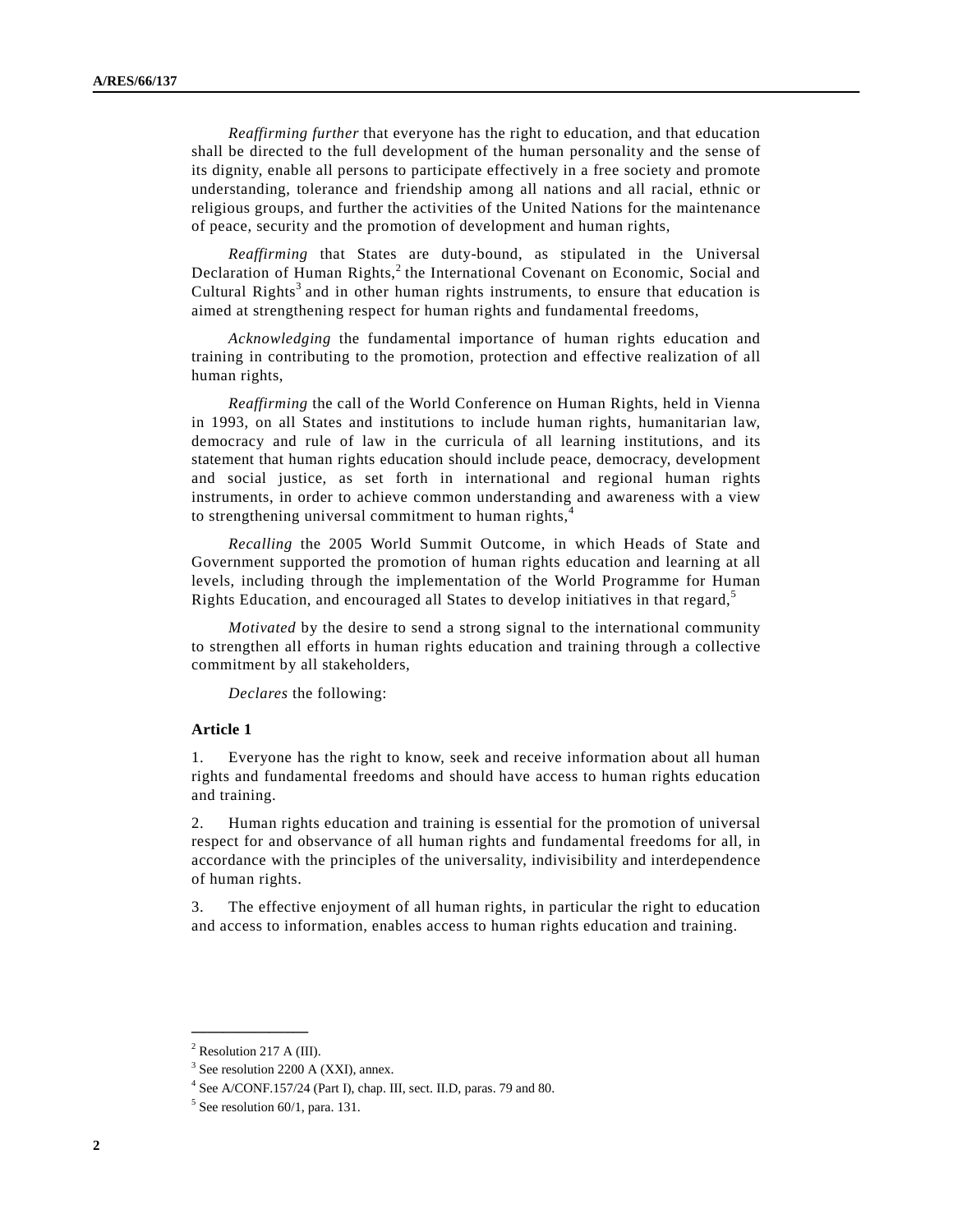#### **Article 2**

1. Human rights education and training comprises all educational, training, information, awareness-raising and learning activities aimed at promoting universal respect for and observance of all human rights and fundamental freedoms and thus contributing, inter alia, to the prevention of human rights violations and abuses by providing persons with knowledge, skills and understanding and developing their attitudes and behaviours, to empower them to contribute to the building and promotion of a universal culture of human rights.

2. Human rights education and training encompasses:

 (*a*) Education about human rights, which includes providing knowledge and understanding of human rights norms and principles, the values that underpin them and the mechanisms for their protection;

 (*b*) Education through human rights, which includes learning and teaching in a way that respects the rights of both educators and learners;

 (*c*) Education for human rights, which includes empowering persons to enjoy and exercise their rights and to respect and uphold the rights of others.

#### **Article 3**

1. Human rights education and training is a lifelong process that concerns all ages.

2. Human rights education and training concerns all parts of society, at all levels, including preschool, primary, secondary and higher education, taking into account academic freedom where applicable, and all forms of education, training and learning, whether in a public or private, formal, informal or non-formal setting. It includes, inter alia, vocational training, particularly the training of trainers, teachers and State officials, continuing education, popular education, and public information and awareness activities.

3. Human rights education and training should use languages and methods suited to target groups, taking into account their specific needs and conditions.

#### **Article 4**

 Human rights education and training should be based on the principles of the Universal Declaration of Human Rights and relevant treaties and instruments, with a view to:

 (*a*) Raising awareness, understanding and acceptance of universal human rights standards and principles, as well as guarantees at the international, regional and national levels for the protection of human rights and fundamental freedoms;

 (*b*) Developing a universal culture of human rights, in which everyone is aware of their own rights and responsibilities in respect of the rights of others, and promoting the development of the individual as a responsible member of a free, peaceful, pluralist and inclusive society;

 (*c*) Pursuing the effective realization of all human rights and promoting tolerance, non-discrimination and equality;

 (*d*) Ensuring equal opportunities for all through access to quality human rights education and training, without any discrimination;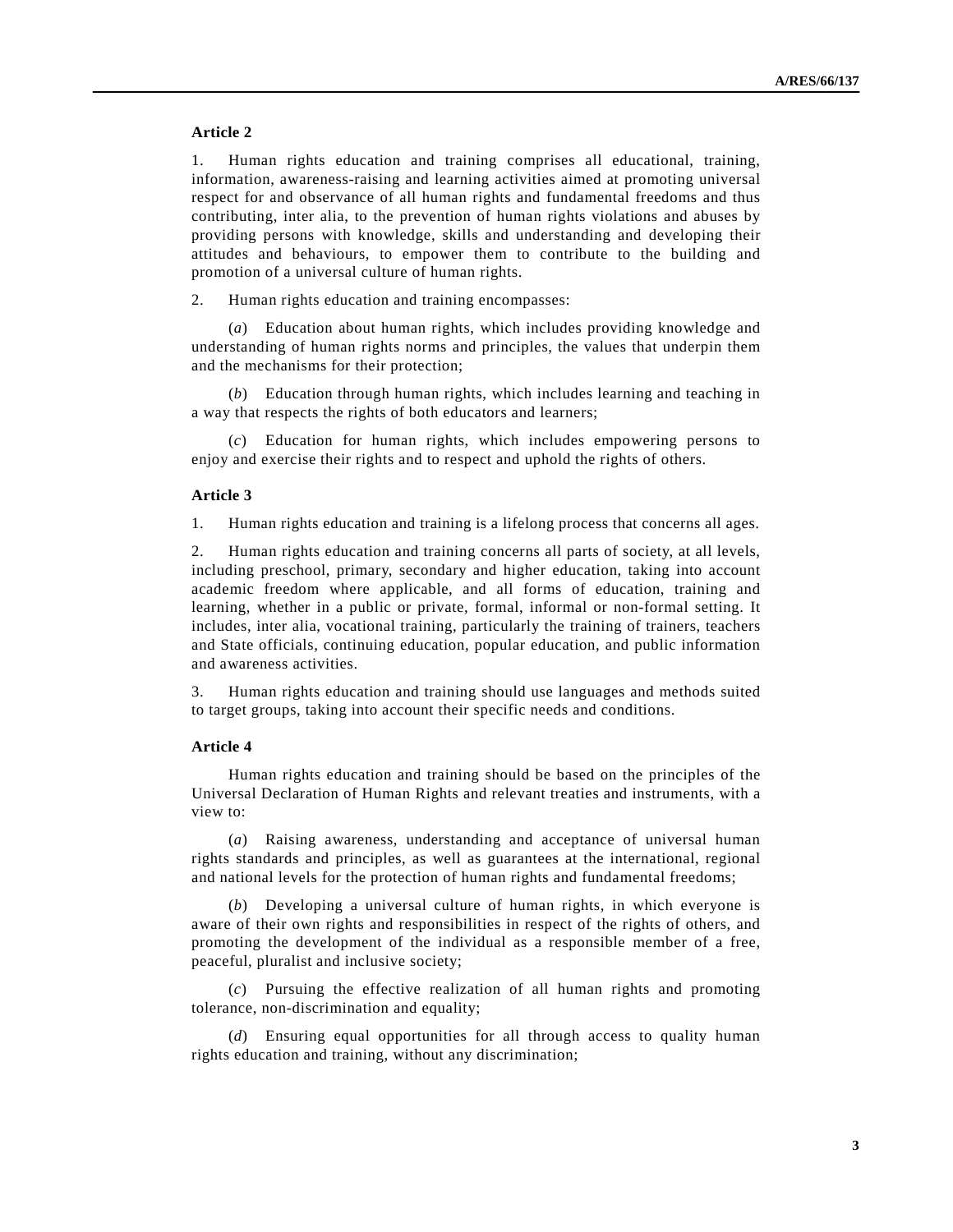(*e*) Contributing to the prevention of human rights violations and abuses and to the combating and eradication of all forms of discrimination, racism, stereotyping and incitement to hatred, and the harmful attitudes and prejudices that underlie them.

### **Article 5**

1. Human rights education and training, whether provided by public or private actors, should be based on the principles of equality, particularly between girls and boys and between women and men, human dignity, inclusion and non-discrimination.

2. Human rights education and training should be accessible and available to all persons and should take into account the particular challenges and barriers faced by, and the needs and expectations of, persons in vulnerable and disadvantaged situations and groups, including persons with disabilities, in order to promote empowerment and human development and to contribute to the elimination of the causes of exclusion or marginalization, as well as enable everyone to exercise all their rights.

3. Human rights education and training should embrace and enrich, as well as draw inspiration from, the diversity of civilizations, religions, cultures and traditions of different countries, as it is reflected in the universality of human rights.

4. Human rights education and training should take into account different economic, social and cultural circumstances, while promoting local initiatives in order to encourage ownership of the common goal of the fulfilment of all human rights for all.

#### **Article 6**

1. Human rights education and training should capitalize on and make use of new information and communication technologies, as well as the media, to promote all human rights and fundamental freedoms.

2. The arts should be encouraged as a means of training and raising awareness in the field of human rights.

## **Article 7**

1. States, and where applicable relevant governmental authorities, have the primary responsibility to promote and ensure human rights education and training, developed and implemented in a spirit of participation, inclusion and responsibility.

2. States should create a safe and enabling environment for the engagement of civil society, the private sector and other relevant stakeholders in human rights education and training, in which the human rights and fundamental freedoms of all, including of those engaged in the process, are fully protected.

3. States should take steps, individually and through international assistance and cooperation, to ensure, to the maximum of their available resources, the progressive implementation of human rights education and training by appropriate means, including the adoption of legislative and administrative measures and policies.

4. States, and where applicable relevant governmental authorities, should ensure adequate training in human rights and, where appropriate, international humanitarian law and international criminal law, of State officials, civil servants, judges, law enforcement officials and military personnel, as well as promote adequate training in human rights for teachers, trainers and other educators and private personnel acting on behalf of the State.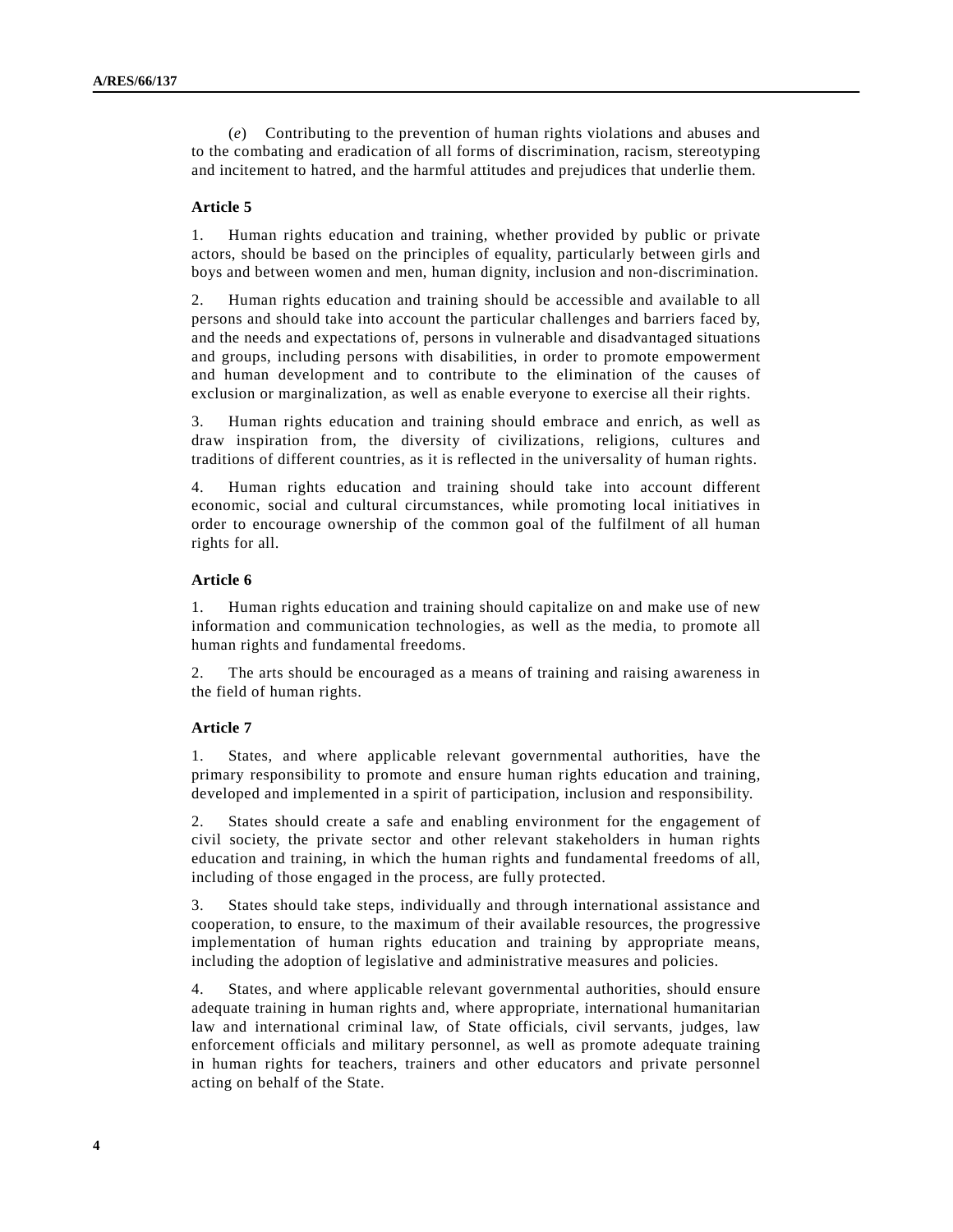### **Article 8**

l. States should develop, or promote the development of, at the appropriate level, strategies and policies and, where appropriate, action plans and programmes to implement human rights education and training, such as through its integration into school and training curricula. In so doing, they should take into account the World Programme for Human Rights Education and specific national and local needs and priorities.

2. The conception, implementation and evaluation of and follow-up to such strategies, action plans, policies and programmes should involve all relevant stakeholders, including the private sector, civil society and national human rights institutions, by promoting, where appropriate, multi-stakeholder initiatives.

### **Article 9**

 States should promote the establishment, development and strengthening of effective and independent national human rights institutions, in compliance with the principles relating to the status of national institutions for the promotion and protection of human rights ("the Paris Principles"), <sup>6</sup> recognizing that national human rights institutions can play an important role, including, where necessary, a coordinating role, in promoting human rights education and training by, inter alia, raising awareness and mobilizing relevant public and private actors.

#### **Article 10**

1. Various actors within society, including, inter alia, educational institutions, the media, families, local communities, civil society institutions, including non-governmental organizations, human rights defenders and the private sector, have an important role to play in promoting and providing human rights education and training.

2. Civil society institutions, the private sector and other relevant stakeholders are encouraged to ensure adequate human rights education and training for their staff and personnel.

#### **Article 11**

 The United Nations and international and regional organizations should provide human rights education and training for their civilian personnel and for military and police personnel serving under their mandates.

#### **Article 12**

1. International cooperation at all levels should support and reinforce national efforts, including, where applicable, at the local level, to implement human rights education and training.

2. Complementary and coordinated efforts at the international, regional, national and local levels can contribute to more effective implementation of human rights education and training.

3. Voluntary funding for projects and initiatives in the field of human rights education and training should be encouraged.

**\_\_\_\_\_\_\_\_\_\_\_\_\_\_\_** 

<sup>6</sup> Resolution 48/134, annex.